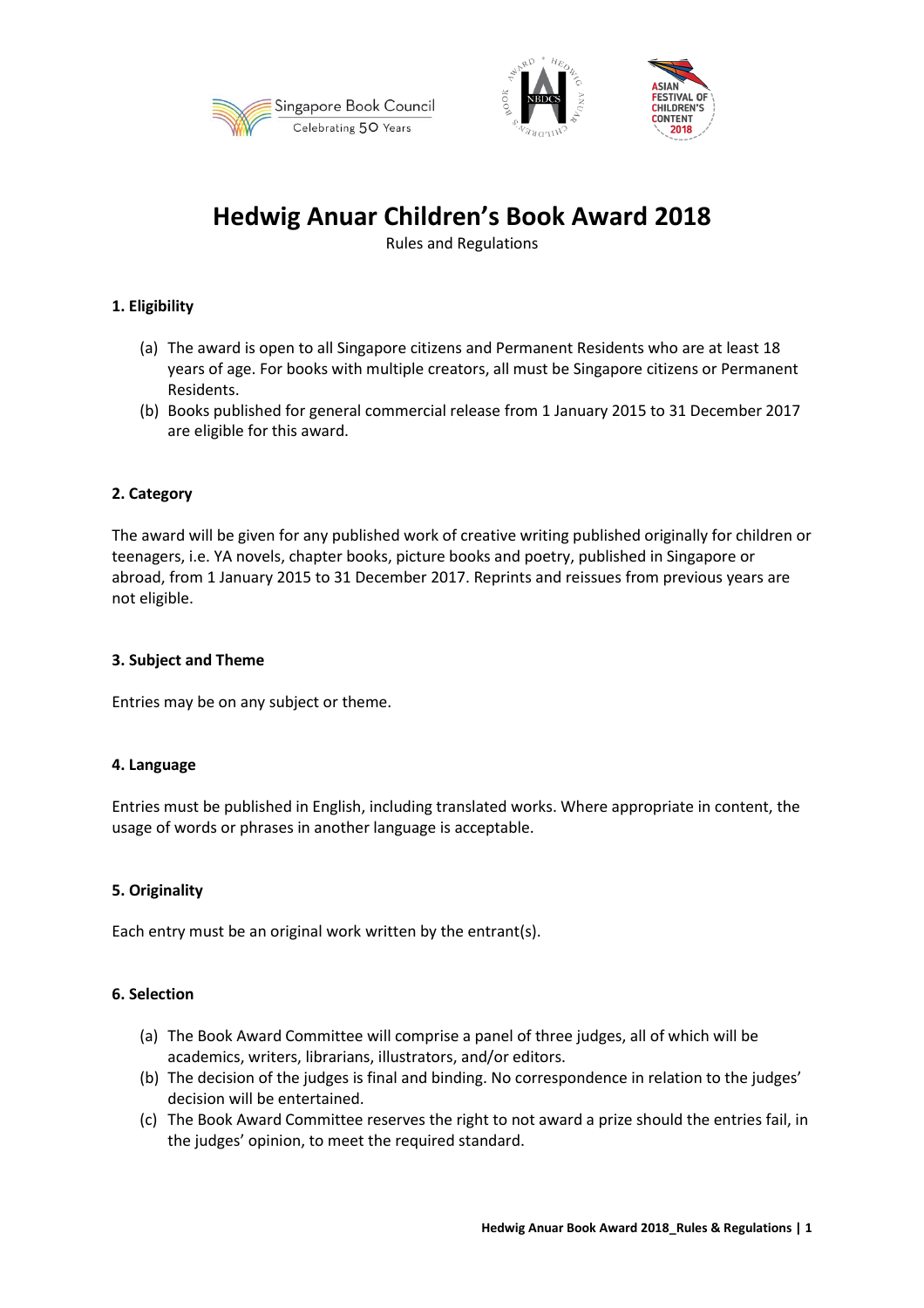





## **7. Judging Criteria**

The book that wins the Award should be a book of outstanding literary value that demonstrates insight into the world of children or young people. It would be judged based on the originality; the use of language; a well-constructed plot; consistent and convincing characters; an engaging synergy of text and illustration; the overall aesthetic qualities of the book; and the lasting impact that the book has made on the readers.

## **8. Shortlist**

The Book Award Committee will announce a shortlist of works considered for the Hedwig Anuar Children's Book Award in June 2018. Shortlisted candidates are expected to be present at the Award Ceremony during the Asian Festival of Children's Content 2018.

## **9. Announcement of Winner**

The judges will announce the winner of The Hedwig Anuar Children's Book Award in September 2018 during the Asian Festival of Children's Content. The Prize will be presented to the winner at the award ceremony.

### **10. The Award**

- (a) The Hedwig Anuar Children's Book Award carries a prize of \$10,000 for the winner.
- (b) In the event of multiple creators for the winning entry, the prize money shall be split equally between them.

### **11. Post Prize Award Activity**

- (a) The publisher and the writer/illustrator/translator of the winning title must continue to promote the book after the award ceremony by giving interviews, and attending book reading and book signing sessions, as well as conduct talks and workshops as required.
- (b) Publishers and distributors of winning titles must ensure that books supplied to bookstores should carry the Hedwig Anuar Book Award logo. An appropriate reference on the book jacket should be included for any subsequent reprint.

# **12. The Book Award Committee**

The chairperson and the panel of judges will be appointed by the Singapore Book Council.

### **13. Conditions of Entry**

(a) An official entry form must be attached to each submitted entry.